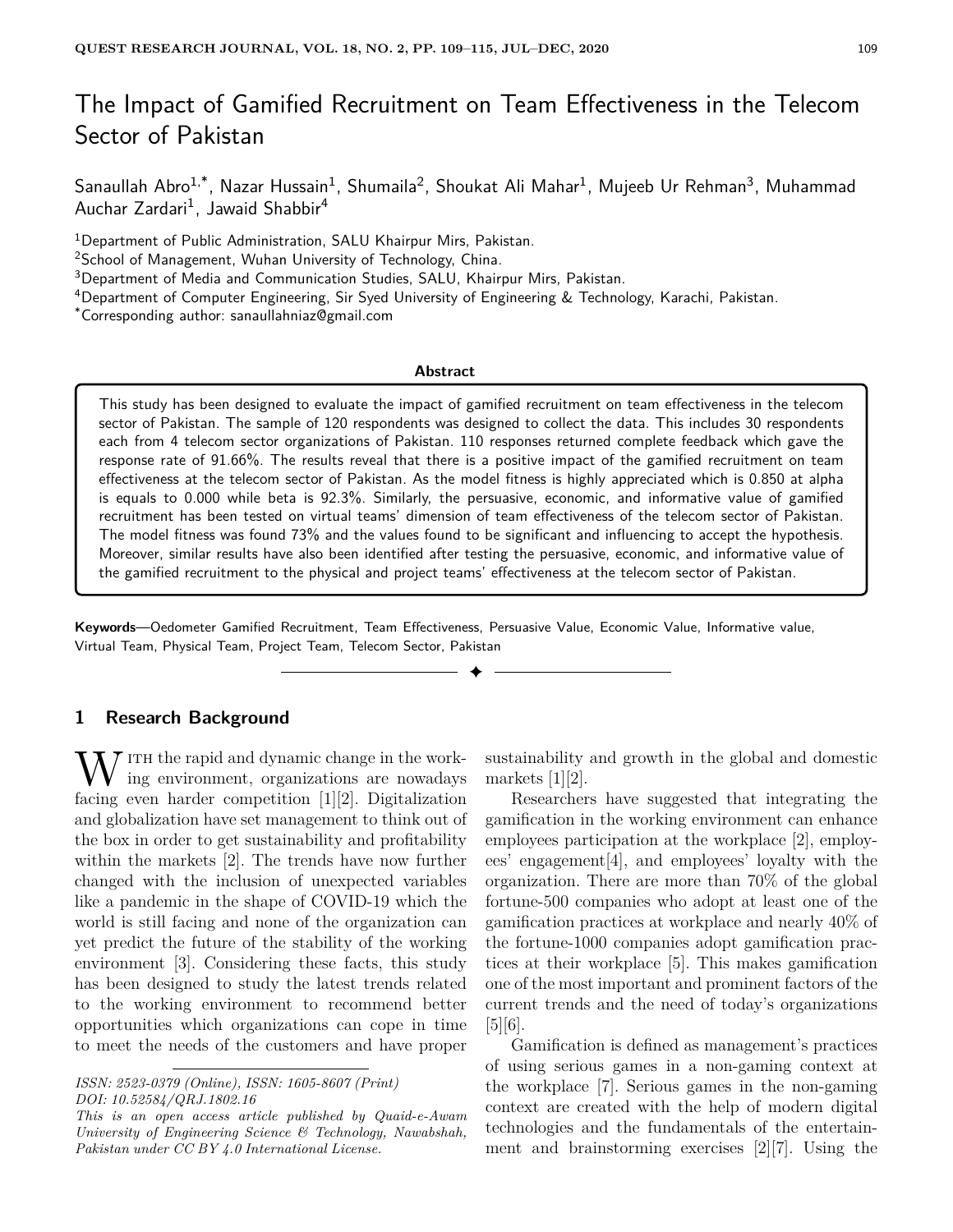gamification, organizations convey some work-related messages and want to encourage employees to gain motivation by competing for the challenging tasks to reach both personal and organizational-specific objectives [8]. Some of the global fortune-1000 companies including Cisco, IKEA, Deloitte, etc. are using gamification as their HR processes including recruitment process, training and development process, assessment process, and also in the evaluation process of their HR functions [9][10]. In Pakistan, the gamification process is only implemented in the banking and telecom sector. This is now considered to be the part of the recruitment process [10][11]. Therefore, despite an increase in the adaptation of gamification practices globally, it is yet lacking in the human resource management processes particularly when it comes to the markets of Pakistan [10][12].

The objective of this study is to investigate the impact of gamified recruitment on team effectiveness in the telecom sector of Pakistan. The reason behind studying telecom sector is because this sector is already using gamified recruitment in their selection and recruitment process. Therefore, employees of this sector in Pakistan are much familiar with the system and they opine that the system would be much significant, relevant, and applicable.

## **1.1 Research Objectives**

The main purpose of this study is to evaluate the impact of the gamified recruitment on Team effectiveness at the telecom sector of Pakistan The sub-objectives of the study are stated as follows.

- 1) To evaluate the impact of persuasive value (by executing gamified recruitment model) on virtual, physical and project teams at telecom sector of Pakistan
- 2) To evaluate the impact of economic value (by executing gamified recruitment model) on virtual, physical and project teams at telecom sector of Pakistan
- 3) To evaluate the impact of informative value (by executing gamified recruitment model) on virtual, physical and project teams at telecom sector of Pakistan

## **2 Literature Review**

This study has been designed to collect and study theoretical and empirical evidence of the link between gamified recruitment on team effectiveness at the telecom sector of Pakistan. gamified recruitment is an application of game designed elements based on the serious games related to the defined objectives to be achieved which is used to recruit the best possible pool of the required workforce [8][9].

The gamified recruitment has been used as a tool for the performance management while using the modern digital technology to have a best possible recruiting pool of the candidates before going for the selection process [8]. These work-related serious games are developed to provide a cost-effective organizational orientation helps to enhance the intrinsic motivation of the individuals/prospects [10].

Fetzer et. al. [1] have identified gamified recruitment as an element of the job predictor for the incumbents at organizational setup. Gamified recruitment helps employers to attract the best possible pool of the candidates to get the best out of that pool [4]. Therefore, researchers opine that having the 'best employees' will lead to the team effectiveness and high profitability  $[2][6][13]$ .

Three sub-variables have been taken as a dimension of each gamified recruitment and team effectiveness which is also supported by the Signaling theory [14]. The three dimensions of gamified recruitment include persuasive value, economic value, and informative value. According to the Signaling theory, in order to improve the recruitment process, it is important for employers to link it with the intrinsic motivation of the incumbents [14]. Gamified recruitment provides persuasive, economic, and informative value to both applicants as well as organization at the same time [15]. Moreover, these values help an employee to increase their intrinsic motivation, leading to better job performance and team effectiveness [6][15].

Similar to gamified recruitment, there are three dimensions of the team effectiveness which are undertaken in this study as components of the team effectiveness [3]. These components include the virtual team, physical teams, and project team. These are also three of the most popular types of teams in a workplace [3][16]. In this study, the impact of the dimensions of the gamified recruitment will also be measured to find their impact on all three popular types of the teams which include virtual team, physical team, and project team.

The previous studies have identified a positive link of the gamified recruitment with learning attitudes [17], efficiency and effectiveness of the individuals[18] and teams[4]. Along with that, the serious workrelated gamification has also found to have some positive impact on an educational setup, in particular, students. It has been identified that gamification has a positive link with the students' motivation [12], student's engagement[15], and student's performance[19]. This makes it a more significant and attractive factor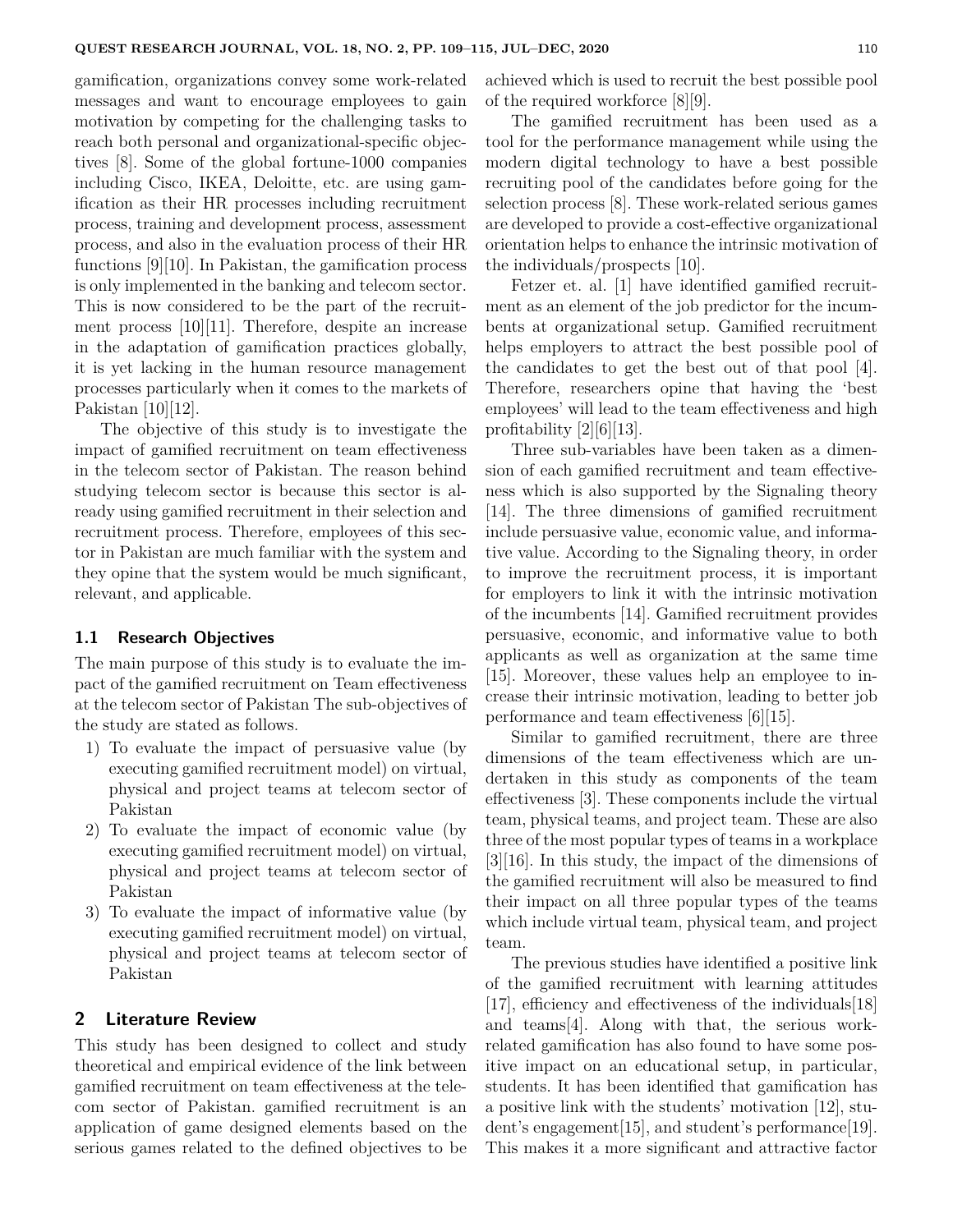for the working organizations to adopt and execute the practices at the working environment as well [15][19].

It is evident from the relevant literature that teamwork helps organizations to increase trust and accountability within the members of a team[3]. The teamwork has been identified to influence the gamified recruitment because it enhances the effectiveness and provides a valuable addition in terms of better employment[20], shared knowledge, and better skills of the employees working in a team [21]. Therefore, the literature supports the elements of the gamified recruitment which has a positive link with the physical, virtual, and project teams' effectiveness at a workplace [5][6][20][21].

## **3 Research Model**

Our research model is depicted in Figure 1.



Fig. 1: Research Model

The research hypothesis are as follows.

- **H1:**There is a positive impact of the gamified recruitment on team effectiveness in the telecom sector of Pakistan
- **H2:** There is a positive impact of persuasive value (by executing gamified recruitment model) on virtual, physical and project teams in telecom sector of Pakistan d recruitment model) on project team at the telecom sector of Pakistan
- **H3:** There is a positive impact of economic value (by executing gamified recruitment model) on the virtual, physical and project teams at telecom sector of Pakistan
- **H4:** There is a positive impact of informative value (by executing gamified recruitment model) on the virtual, physical and project teams at telecom sector of Pakistan

#### **4 Research Methodology**

This study has been designed to measure the impact of gamified recruitment on team effectiveness at the telecom sector of Pakistan. The study is aimed at testing the nature (type) of the study which has been adopted to test the hypothesis in [22]. In this case study, the research design is set to be a cross-sectional or one-shot, because the data is collected in a single shot from the employees of the telecommunication sector of Pakistan. The population parameter for this study is the telecom sector of Pakistan. According to the PTA's annual report (2019), there are total 4 functional organizations working in the telecom sector of the country which include Jazz, Ufone, Zong, and Telenor[11]. since it is not possible to collect the data from the total population, therefore, a sample has been designed which rightly represents the population parameter of this study. Hence, a sample of 120 respondents was designed to collect the data. This includes 30 respondents from each 4 telecom organizations in Pakistan. 110 responses returned full feedback which was considered as the response rate of 91.66% which is a satisfactory value [23].

The sampling technique for collecting the data in this case study is a systematic random sampling technique which is one of the types of probability sampling techniques [24]. The subject data of the sample is generalized, and the data was taken from every fourth employee of each company (Zong, Mobilink, Telenor, and Ufone) as also mentioned in the population parameter [24].

According to [23], when the population is complex or hard to be calculated, there is a minimum and maximum range of the sample size which is in the range of 30-500 [23]. Hence, 120 is considered as the most sufficient and significant sample size for this particular study. 30 respondents were considered from each organization of the telecommunication sector of Pakistan.

The instruments and the scalewere were adopted from the previous studies. There was a total of 10 items adopted to measure the overall scale of the gamified recruitment which is the independent variable of this study. Gamified recruitment was composed of three sub-dimensions including persuasive value (4 items), economic value (3 items), and informative value (3 items) [25][26]. The scale was modified a bit following the requirement of this particular study. Similarly, the dependent variables of the study, the team effectiveness having 7 items, is also adopted which is also composed of its three dimensions includes virtual team (3 items), the physical team (2 items), and project team (2 items)[27]. The data was collected using a selfexplanatory questionnaire designed via Google forms. The data was later converted into a spreadsheet which was later exported to SPSS software after some processing. The statistical software SPSS was used to test the hypothesis of the study. Four tests were applied including Cronbach's Alpha (to test the reliability of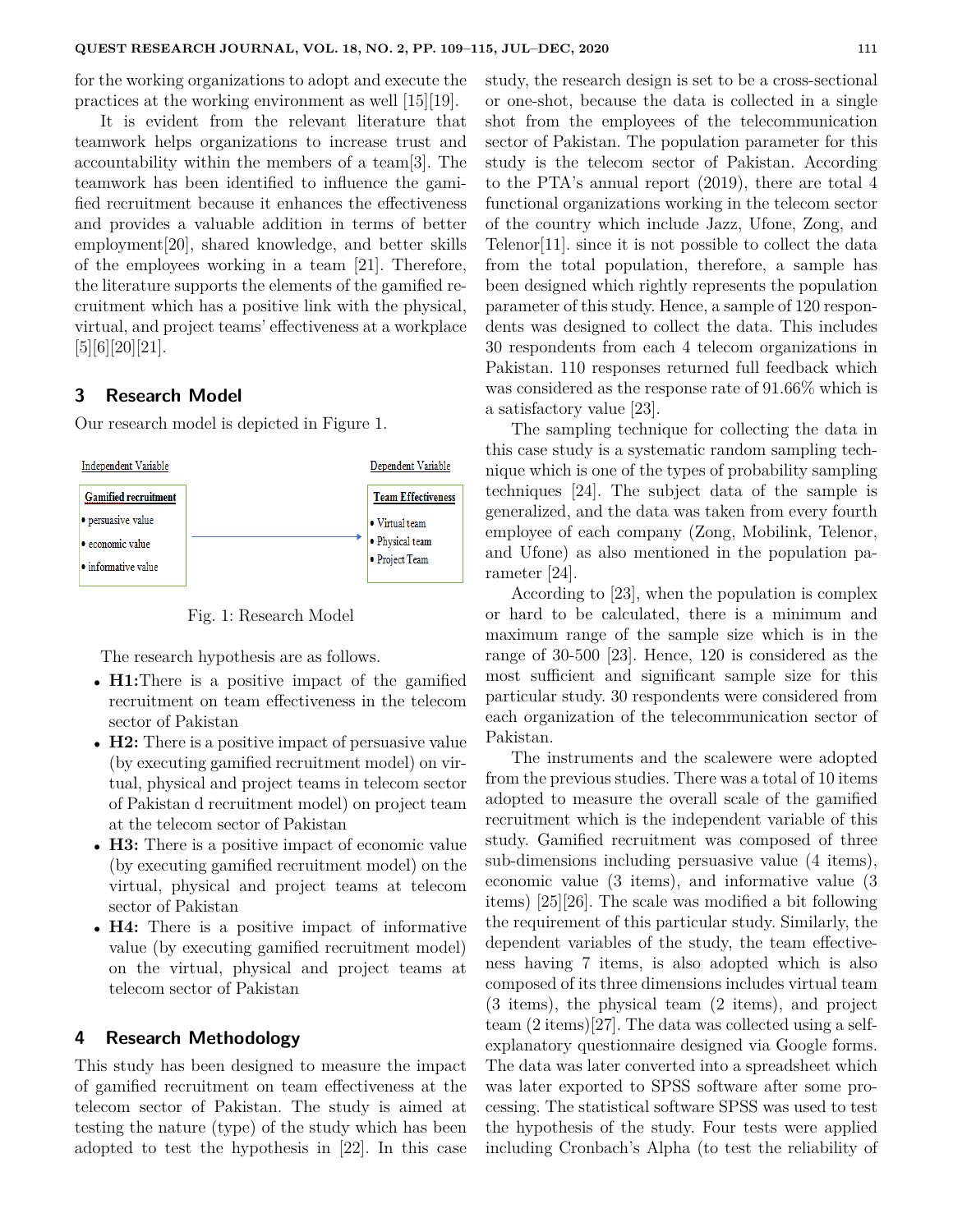| Variable      | Dimension   | Cronbach's<br>Alpha | $\#\text{Items}$ |
|---------------|-------------|---------------------|------------------|
| Gamified      | Persuasive  | .935                |                  |
| Recruitment   | Economic    | .932                | 3                |
|               | Informative | .929                |                  |
| Team          | Virtual     | .942                | 3                |
| Effectiveness | Physical    | .944                | 2                |
|               | Project     | .940                | 2                |
| Total         |             | .939                | 17               |

TABLE 1: Reliability statistics

the scale), descriptive statistics, bivariate correlation test, and linear regression analysis test using SPSS [23].

#### **5 Results & Discussion**

The reliability of the scale of this study is measured by Cronbach's Alpha test by processing the data into SPSS (25th version). The general criterion for reliability acceptance (as per Cronbach's Alpha results) is needed to be 0.5 (50%) or more if the number of items is less than or and equal to 10. Moreover, the scale having items greater and equal to 20 would require to have at least  $0.7$  (70%) or higher value [22][23].

Table 1 shows the results of the reliability test. It shows that items are highly reliable and overall scale has the reliability score of 93.9% which is strongly accepted to be considered to collect the responses. The reliability score of the scale of physical teams is the highest (94.4%). Whereas, the informative value part of the gamified recruitment which is based on 4 items has the least Cronbach's Alpha value which is 92.9%. The score is highly acceptable and reliable to be considered for the study.

Since there are no general acceptance criteria for the demographics, therefore, an equal opportunity was given to the participants as it can be seen out of 110 participants. 56 participants are male and 54 participants of the study are females. Meanwhile, most of the participants are from the age group of 26 to 40 years of age. This age group is mature enough to make their own decisions and is most active age group in the workplace. Furthermore, 49.1% of the samples of the study have a minimum educational qualification of at least Masters or 16 years of education. Therefore, the demographics of the study concludes that the participants are diverse, completely mature who can make their own decision, and are well qualified.

To measure the relationship between the variables, a bivariate correlation test has been applied. The general criteria of the test are to have a significant value of alpha which is less than 0.05 and the relationship between the variables must be considerable (it is acceptable to have more than 15 or 20) [22]. The results of the test are being displayed in Table 3.

According to the test results of bivariate correlation analysis as per Table 3, it can be seen that both the variables, i.e., gamified recruitment and team effectiveness along with their dimensions have significant alpha values, i.e., less than 0.05 and they are highly correlated to each other. It can be seen in Table 3 that gamified recruitment and team effectiveness are correlated with  $92.3\%$ t, alpha=0.000. This suggests that variables are highly correlated to one another in telecom sector of Pakistan.

Table 4 shows the results of the linear regression analysis of Model 1. our models have been processed. It is because 4 dependent variables are undertaken in this study which include team effectiveness and three are dimensions of team effectiveness including physical teams, virtual teams, and project teams.

Model 1, as shown in Table 4, shows that model fitness is highly appreciated which is 0.850 at alpha=0.000, beta is 92.3%. Thus, the empirical evidence accepts the **hypothesis 1** of the study which claims that there is a positive impact of the gamified recruitment on team effectiveness at the telecom sector of Pakistan. In model 2, the persuasive, economic, and informative value of gamified recruitment has been tested on virtual teams' dimension of team effectiveness of the telecom sector of Pakistan. The model fitness is  $73\%$  (Adjusted R Square  $= 0.730$ ) and the values are significant to support and accept the hypothesis 2 of this study.

In model 3, given in Table 6, the fitness is 65.1% (Adjusted R Square  $= 0.651$ ) and the values are significant to support and accept the hypothesis 3 of this study. In model 4, given in Table 7, the model fitness is 58.3% (Adjusted R Square  $= 0.583$ ) and the values are significant to support and accept the hypothesis 4 of this study.

#### **6 Conclusion & Recommendations**

This study has been performed to evaluate the impact of gamified recruitment on team effectiveness in the telecom sector of Pakistan. The sample of 120 respondents was designed to collect the data. This includes 30 respondents each from 4 telecom sector organizations of Pakistan. 110 responses provided complete feedback which was considered gave the response rate of 91.66%. Both theoretical and empirical evidence has suggested that there is a significant and positive impact of gamified recruitment on team effectiveness. The subdimensions of both gamified recruitment and team effectiveness have also been tested. The empirical ev-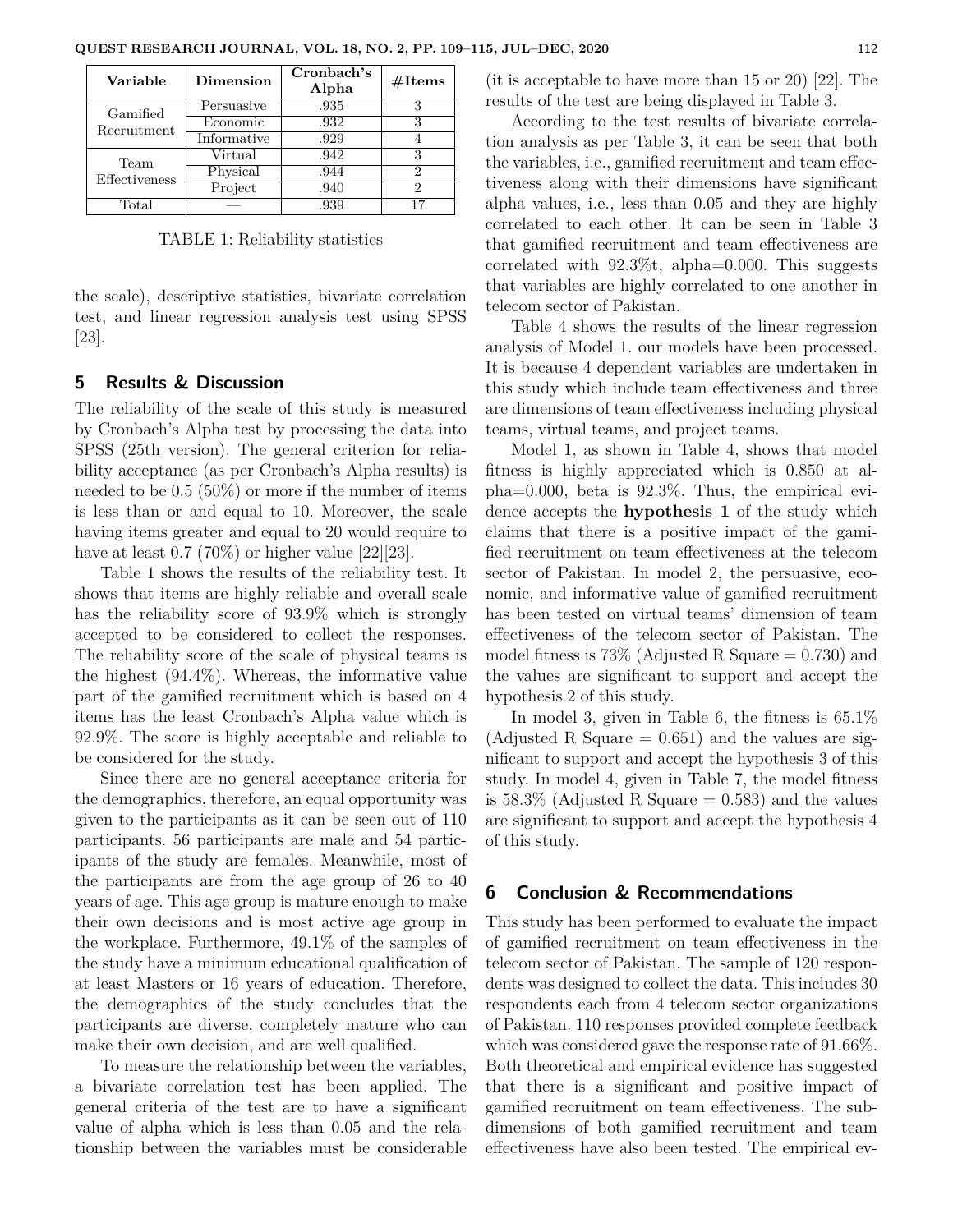# **QUEST RESEARCH JOURNAL, VOL. 18, NO. 2, PP. 109–115, JUL–DEC, 2020** 113

|             |               | Frequency | Percent | Valid Percent | <b>Cumulative Percent</b> |
|-------------|---------------|-----------|---------|---------------|---------------------------|
|             | $20 - 25$     | 18        | 16.4    | 16.4          | 16.4                      |
|             | 26-32         | 42        | 38.2    | 38.2          | 54.5                      |
| Age (years) | 33-40         | 42        | 38.2    | 38.2          | 92.7                      |
|             | $41 \&$ above | 08        | 7.3     | 7.3           | 100.0                     |
|             | Total         | 110       | 100.0   | 100.0         |                           |
|             | Male          | 56        | 50.9    | 50.9          | 50.9                      |
| Gender      | Female        | 54        | 49.1    | 49.1          | 100.0                     |
|             | Total         | 110       | 100.0   | 100.0         |                           |
|             | Bachelors     | 40        | 36.4    | 36.4          | 36.4                      |
| Education   | Masters       | 54        | 49.1    | 49.1          | 85.5                      |
|             | MS/Ph.D.      | 16        | 14.5    | 14.5          | 100.0                     |
|             | Total         | 110       | 100.0   | 100.0         |                           |

|                                                              |                                            | PV        | EV        | IV        | $\mathbf{V}\mathbf{T}$ | PhT          | $\mathbf{PT}$ | GR        | TE           |
|--------------------------------------------------------------|--------------------------------------------|-----------|-----------|-----------|------------------------|--------------|---------------|-----------|--------------|
|                                                              | Pearson Correlation                        | 1         | $.604**$  | $.704***$ | $.748***$              | $.585***$    | $.636***$     | $.864***$ | $.759***$    |
| Persuasive Value                                             | $Sig. (2-tailed)$                          |           | .000      | .000      | .000                   | .000         | .000          | .000      | .000         |
|                                                              |                                            | 110       | 109       | 109       | 109                    | 110          | 110           | 109       | 109          |
|                                                              | Pearson Correlation                        | $.604**$  | 1         | $.712**$  | $.718***$              | $.724***$    | $.683***$     | $.854***$ | $.806***$    |
| Economic Value                                               | $Sig. (2-tailed)$                          | .000      |           | .000      | .000                   | .000         | .000          | .000      | .000         |
|                                                              |                                            | 109       | 109       | 109       | 109                    | 109          | 109           | 109       | 109          |
|                                                              | Pearson Correlation                        | $.704***$ | $.712***$ | 1         | $.805***$              | $.775***$    | $.719***$     | $.932**$  | $.876***$    |
| Informative Value                                            | $Sig. (2-tailed)$                          | .000      | .000      |           | .000                   | .000         | .000          | .000      | .000         |
|                                                              |                                            | 109       | 109       | 109       | 109                    | 109          | 109           | 109       | 109          |
| Virtual Team                                                 | Pearson Correlation                        | $.748**$  | $.718***$ | $.805***$ | $\mathbf{1}$           | $.662**$     | $.686**$      | $.858***$ | $.919**$     |
|                                                              | $Sig. (2-tailed)$                          | .000      | .000      | .000      |                        | .000         | .000          | .000      | .000         |
|                                                              |                                            | 109       | 109       | 109       | 109                    | 109          | 109           | 109       | 109          |
|                                                              | Pearson Correlation                        | $.585***$ | $.724**$  | $.775***$ | $.662**$               | $\mathbf{1}$ | $.602**$      | $.791***$ | $.845***$    |
| Physical Team                                                | $Sig. (2-tailed)$                          | .000      | .000      | .000      | .000                   |              | .000          | .000      | .000         |
|                                                              | Ν                                          | 110       | 109       | 109       | 109                    | 110          | 110           | 109       | 109          |
|                                                              | Pearson Correlation                        | $.636**$  | $.683***$ | $.719**$  | $.686**$               | $.602**$     | 1             | $.769**$  | $.860**$     |
| Project Team                                                 | $Sig. (2-tailed)$                          | .000      | .000      | .000      | .000                   | .000         |               | .000      | .000         |
|                                                              | N                                          | 110       | 109       | 109       | 109                    | 110          | 110           | 109       | 109          |
|                                                              | Pearson Correlation                        | $.864***$ | $.854***$ | $.932**$  | $.858**$               | $.791***$    | $.769**$      | 1         | $.923**$     |
| Gamified Recruitment                                         | $\overline{\text{Sig.} (2\text{-tailed})}$ | .000      | .000      | .000      | .000                   | .000         | .000          |           | .000         |
|                                                              | N                                          | 109       | 109       | 109       | 109                    | 109          | 109           | 109       | 109          |
|                                                              | Pearson Correlation                        | $.759***$ | $.806**$  | $.876***$ | $.919**$               | $.845**$     | $.860**$      | $.923**$  | $\mathbf{1}$ |
| <b>Team Effectiveness</b>                                    | $Sig. (2-tailed)$                          | .000      | .000      | .000      | .000                   | .000         | .000          | .000      |              |
|                                                              | N                                          | 109       | 109       | 109       | 109                    | 109          | 109           | 109       | 109          |
| **. Correlation is significant at the 0.01 level (2-tailed). |                                            |           |           |           |                        |              |               |           |              |

# TABLE 2: Demographics

TABLE 3: Bivariate correlations analysis

|       | Adjusted R Square $= 0.850$               |                                                         |            |      |        |      |  |  |
|-------|-------------------------------------------|---------------------------------------------------------|------------|------|--------|------|--|--|
| Model |                                           | Unstandardized Coefficients   Standardized Coefficients |            |      | ጥ      | Sig. |  |  |
|       |                                           |                                                         | Std. Error | Beta |        |      |  |  |
|       | (Constant)                                | .568                                                    | 1.174      |      | .484   | .629 |  |  |
|       | Gamified Recruitment                      | .681                                                    | .027       | .923 | 24.749 | .000 |  |  |
|       | a. Dependent Variable: Team Effectiveness |                                                         |            |      |        |      |  |  |

TABLE 4: Linear regression analysis (Model 1)

|  | Adjusted R Square $= 0.730$         |                             |                   |                                  |       |      |  |  |  |
|--|-------------------------------------|-----------------------------|-------------------|----------------------------------|-------|------|--|--|--|
|  | Model                               | Unstandardized Coefficients |                   | <b>Standardized Coefficients</b> | т     | Sig. |  |  |  |
|  |                                     | в                           | <b>Std. Error</b> | Beta                             |       |      |  |  |  |
|  | Constant)                           | .040                        | .757              |                                  | .053  | .958 |  |  |  |
|  | Persuasive Value                    | .312                        | .072              | .312                             | 4.340 | .000 |  |  |  |
|  | Economic Value                      | .251                        | .080              | .227                             | 3.124 | .002 |  |  |  |
|  | Informative Value                   | .319                        | .061              | .424                             | 5.190 | .000 |  |  |  |
|  | a. Dependent Variable: Virtual Team |                             |                   |                                  |       |      |  |  |  |

| TABLE 5: Linear regression analysis (Model 2) |  |  |  |
|-----------------------------------------------|--|--|--|
|                                               |  |  |  |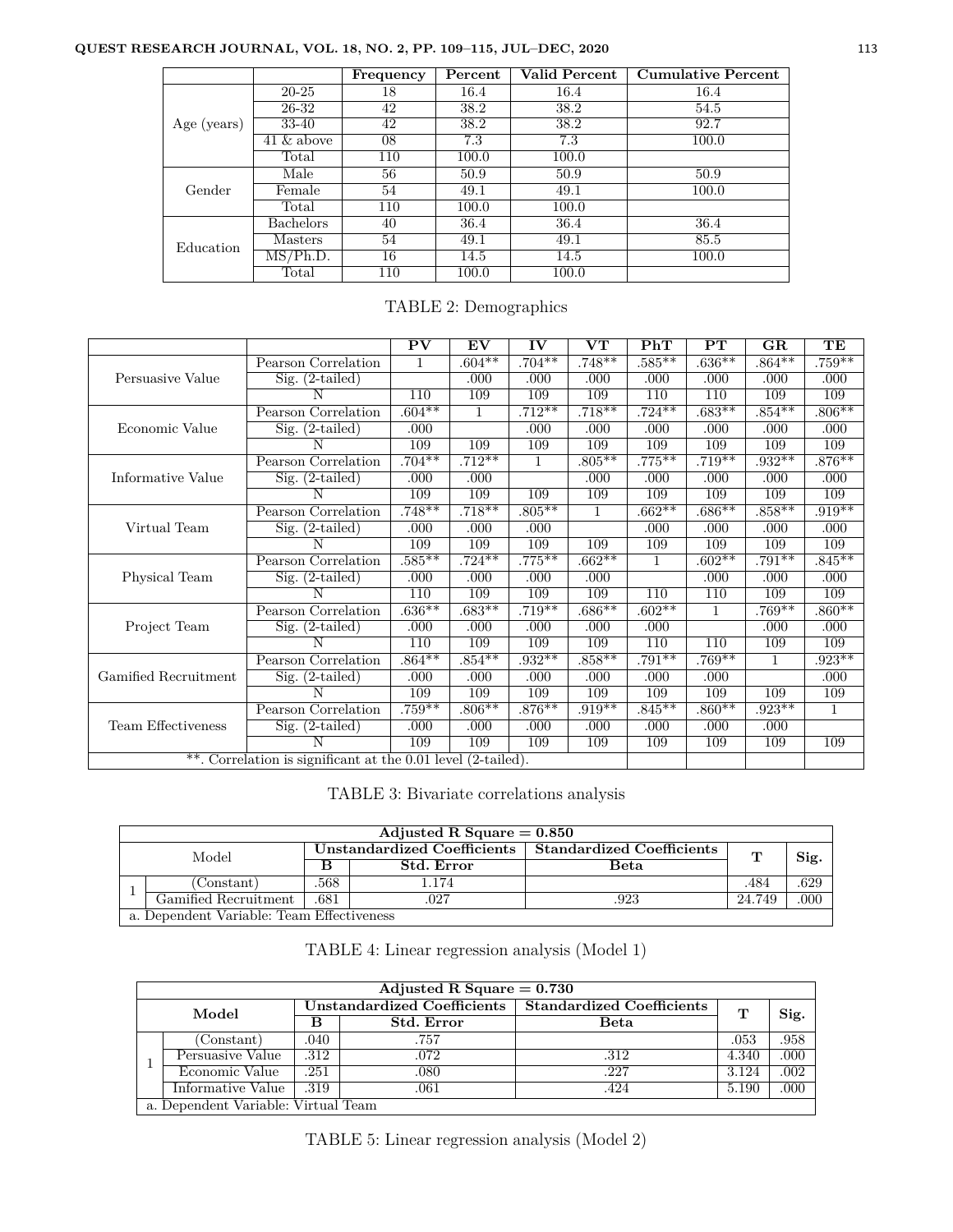|       | Adjusted R Square $= 0.651$          |                             |                   |                                  |       |      |  |  |  |
|-------|--------------------------------------|-----------------------------|-------------------|----------------------------------|-------|------|--|--|--|
| Model |                                      | Unstandardized Coefficients |                   | <b>Standardized Coefficients</b> | т     | Sig. |  |  |  |
|       |                                      |                             | <b>Std. Error</b> | Beta                             |       |      |  |  |  |
|       | Constant)                            | .334                        | .596              |                                  | .559  | .577 |  |  |  |
|       | Persuasive Value                     | .239                        | .057              | .314                             | 4.165 | .000 |  |  |  |
|       | Economic Value                       | .266                        | .063              | .348                             | 4.203 | .000 |  |  |  |
|       | Informative Value                    | .270                        | .048              | .517                             | 5.569 | .000 |  |  |  |
|       | a. Dependent Variable: Physical Team |                             |                   |                                  |       |      |  |  |  |

TABLE 6: Linear regression analysis (Model 3)

|       | Adjusted R Square $= 0.583$         |                             |                   |                                  |       |      |  |  |  |
|-------|-------------------------------------|-----------------------------|-------------------|----------------------------------|-------|------|--|--|--|
| Model |                                     | Unstandardized Coefficients |                   | <b>Standardized Coefficients</b> |       | Sig. |  |  |  |
|       |                                     | в                           | <b>Std. Error</b> | Beta                             | т     |      |  |  |  |
|       | (Constant)                          | .203                        | .675              |                                  | .300  | .765 |  |  |  |
|       | Persuasive Value                    | .140                        | .064              | .195                             | 2.182 | .031 |  |  |  |
|       | Economic Value                      | .243                        | .072              | .307                             | 3.394 | .001 |  |  |  |
|       | Informative Value                   | 196                         | .055              | .363                             | 3.577 | .001 |  |  |  |
|       | a. Dependent Variable: Project Team |                             |                   |                                  |       |      |  |  |  |

TABLE 7: Linear regression analysis (Model 3)

idence has suggested that the persuasive value, economic value, and informative value created by the gamified recruitment have a positive impact on the effectiveness of all three types of teams (physical, virtual, and project) in telecom sector of Pakistan. Therefore, it is highly recommended to the telecom sector of Pakistan to re-evaluate the recruitment process and try to integrate it to the latest gamified recruitment techniques to gain the persuasive, economic, and informative values which will further boost to the team effectiveness in terms to their physical, virtual, and project teams.

#### **Acknowledgement**

This research was conducted at the laboratories of Shah Abdul Latif University (SALU) Khairpur. The authors are grateful to SALU for providing necessary resources to conduct this study.

#### **References**

- [1] M.Fetzer, J.McNamara, & J.L.Geimer, "Gamification, serious games and personnel selection", In H. W. Goldstein, E. D. Pulakos, J. Passmore, & C. Semedo (Eds.), In: The wiley blackwell handbook of the psychology of recruitment, selection and employee retention, s.l.:John Wiley & Sons, pp. 293–309, 2017.
- [2] I.Nikolaou, K.Georgiou, & V.Kotsasarlidou, "Exploring the relationship of a gamified assessment with performance", The Spanish Journal of Psychology, pp. 22, 2019.
- [3] S.Fitriani, "Teamwork training intervention design to improve team effectiveness to franchise division in company X", International Journal of Research Publication, Vol. 44, No. 1, 2020.
- [4] J.Chapman, & P.Rich,. "Identifying motivational styles in educational gamification", In T. X. Bui, & R. H. Sprague (Eds.), AIS electronic library 2017. Proceedings of the 50th Hawaii international conference on system sciences, pp. 1318–1327. USA, s.n, 2017.
- [5] P.Gkorezis, K.Georgiou, I.Nikolaou, & A.Kyriazati, "Gamified or traditional situational judgement test? A moderated mediation model of recommendation intentions via organizational attractiveness", European Journal of Work and Organizational Psychology, 2020.
- [6] S.Chow, & D.Chapman, "Gamifying the employee recruitment process", [Paper presentation], Proceedings of the First International Conference on Gameful Design, Research, and Applications. Toronto, Ontario, and Canada., s.n, 2013.
- [7] J.Koivisto, & J.Hamari, "The rise of motivational information systems: A review of gamification research", International Journal of Information Management, Vol. 45, pp. 191–210, 2019.
- [8] M.Cardador, G.Northcraft, & J.Whicker, "A theory of work gamification: Something old, something new, something borrowed, something cool?", Human Resource Management Review, pp. 27, 353–365, 2017
- [9] S.Deterding, "Gamification. using game-design elements in non-gaming contexts", In CHI'11 extended abstracts on human factors in computing systems, pp. 2425–2428, New York: Association for Computing Machinery, 2011.
- [10] S.A.Woods, "Personnel selection in the digital age: A review of validity and applicant reactions, and future research challenges", European Journal of Work and Organizational Psychology, Vol. 29, No. 1, pp. 64–77, 2020.
- [11] P.T.Authority, "Annual Report", PTA Headquarters, F-5/1, Islamabad — www.pta.gov.pk: Pakistan Telecommunication Authority (PTA), 2019.
- [12] D.Song, "Engaged cohorts: Can gamification engage all college students in class?", Eurasia Journal of Mathematics, Science & Technology Education, Vol. 13, pp. 3723–3734, 2017.
- [13] I.Nikolaou, T.N.Bauer, & D.M.Truxillo, "Applicant reactions to selection methods: An overview of recent research and suggestions for the future", In I.Nikolaou & J.K.Oostrom (Eds.), Employee recruitment, pp. 80–96,